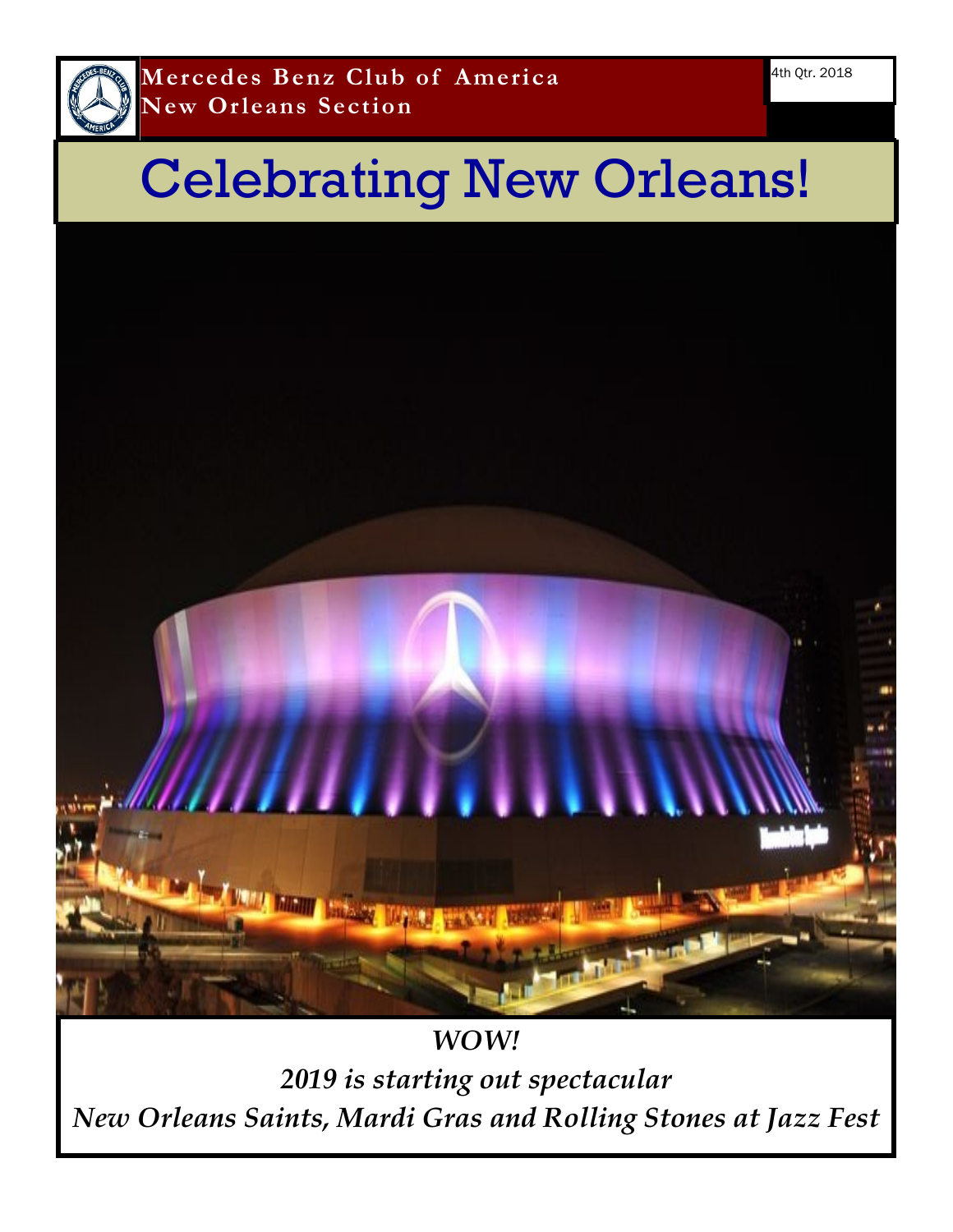# PRESIDENT'S CORNER

**Happy New Year!**

**I've had a VERY busy 4th Quarter of 2018 and an exciting thing happen this month. I became a Grandmother. Our daughter had a beautiful baby girl on January 4th.** 

**I'll be planning upcoming events for this quarter and hope to have a Mardi Gras event around the 17th. Be on the lookout for email notices.**

**Check out the Red River Concours d'Elegance in Fort Worth this May. All of the info is in this newsletter.**

**Make 2019 the best ever.** 

**Your President Sandy Downing**

Like us on Facebook

# Upcoming Event

**Please check your email for event announcements**

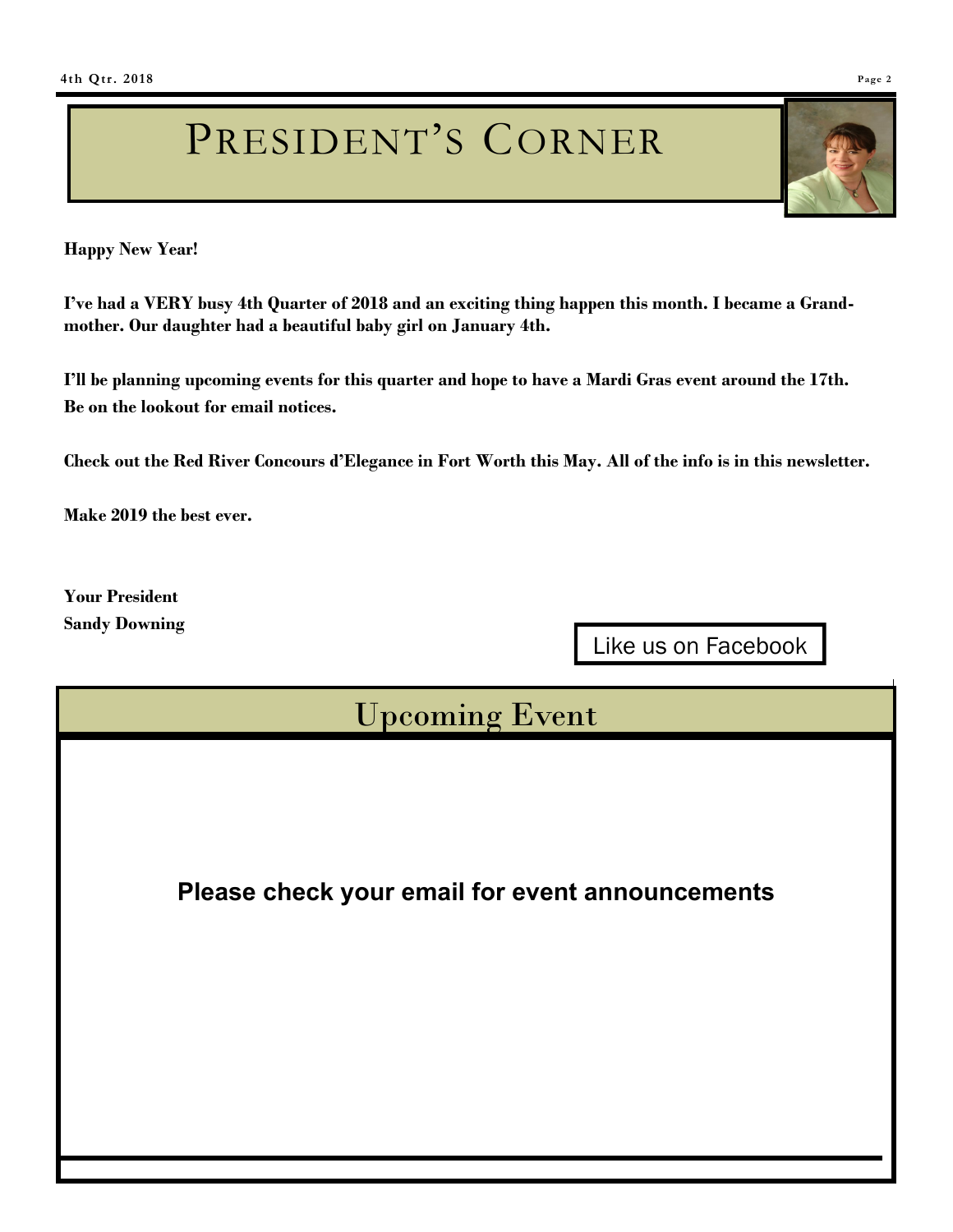

### **Event Overview**

The Red River Concours d'Elegance is an all-Mercedes car show sponsored by the South Central Region of the Mercedes Benz Club of America (MBCA). The event is scheduled to take place at the Dallas/Ft. Worth Marriott Hotel & Golf Club at Champions Circle May 17-19, 2019. MBCA members of the South Central Region are invited to enter their car(s) in a Judged Concours, Silver Star Preservation Class, and a Special Display Corral for other Mercedes sedans and coupes. Guests are encouraged to arrive Friday and stay through the weekend in order to fully enjoy this unique opportunity. Festivities begin early on Saturday May 18th and will include the car show, an afternoon/pre-dinner reception, auctions\*, and a special awards dinner program.

### **Registration Requirements**

Please enter your car(s) in the show and finalize dinner arrangements by completing the attached registration form. Hotel reservations must be made individually through Marriott reservations staff at the following link: 2019 Red River Concours @ DFW Marriott Hotel & Golf Club. Rooms and dinner reservations are available on a first come basis; therefore, everyone is encouraged to finalize arrangements as soon as possible.

\*Auction proceeds & donations will be given to Folds of Honor (FOH). This is a nonprofit organization founded by Major Dan Rooney, a PGA Professional & F-16 fighter pilot in the Air Force Reserves. FOH is a four-star rated charity by Charity Navigator and platinum on

GuideStar, that provides educational scholarships to the families of military men and women FOLDS of HONOR who have fallen or been disabled while on active duty in the United States armed forces. **FOUNDATION** Scholarships support private educational tuition and tutoring for childrenin grades K-12, as well as higher

education tuition assistance for spouses and dependents. Since 2007, FOH has carried forth this singular, noble mission - To provide educational scholarships to spouses and children of America's fallen and disabled servicemembers. Their motto says it best: "Honor Their Sacrifice. Educate Their Legacy." (Additional information is available @ https://www.foldsofhonor.org).





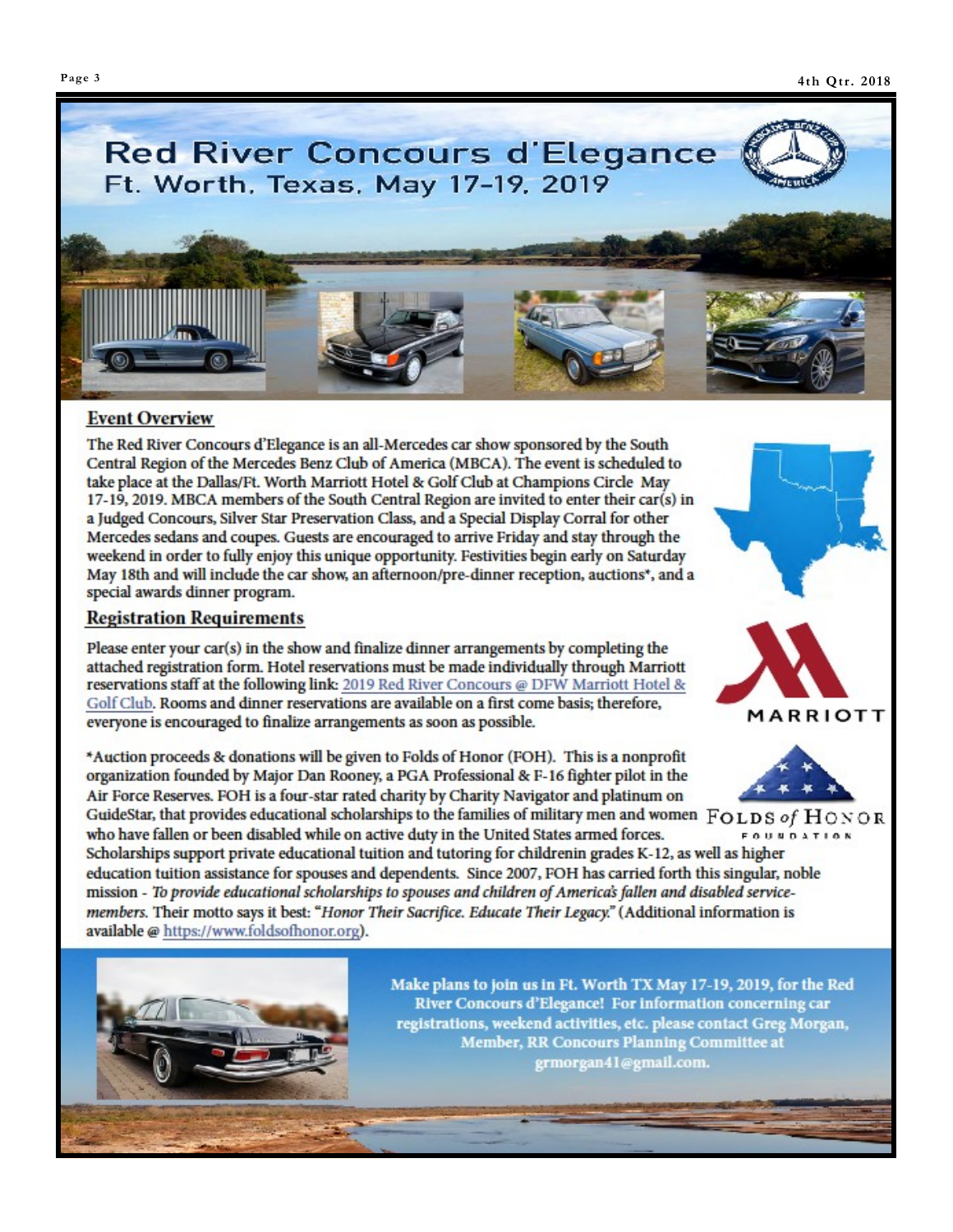

We are delighted to host the Regional Mercedes Benz Car Show here at the Marriott Champion Circle Hotel and Golf Course. The team at the Marriott Champion Circle enjoys hosting conferences such as yours, and our experience doing so has led to so many of our groups to become loyal return guests. With the award-winning customer service as well as the modern guest rooms, blue moon lounge, Creekside café, and the championship level golf course we are the perfect place for your group.



### Warm regards,

**Marriott Champion Circle Staff** 



3300 Championship Parkway Fort Worth, TX 76177 www.marriott.com/dfwmc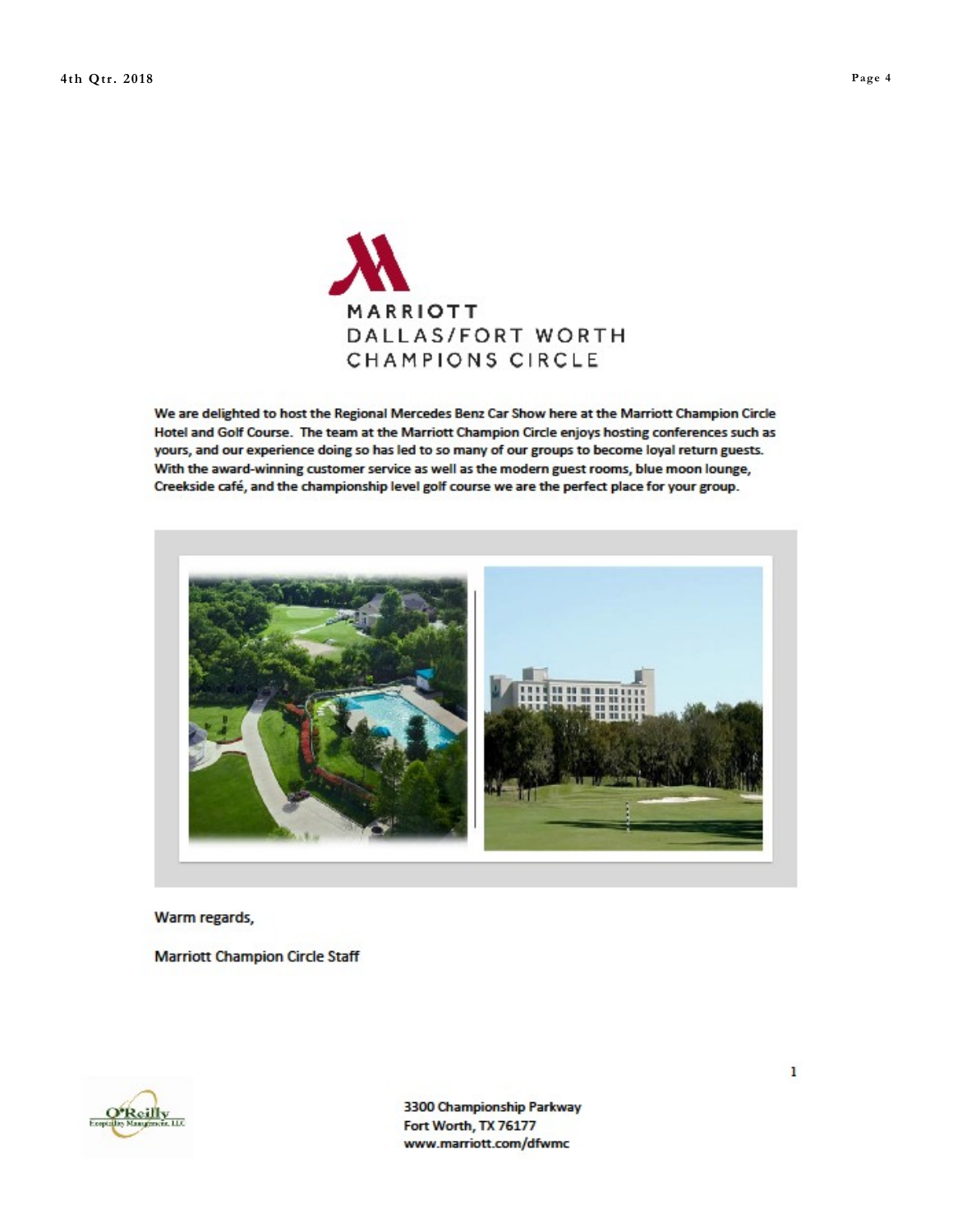# Red River Concours d'Elegance Ft. Worth, Texas. May 17-19, 2019

Mercedes-Benz Club of America - Registration Form

| <b>Vehicles:</b>                        | Year                         | <b>Model/Description</b> |             | Color Fee: \$40 1st Car, \$25 Additional Cars |
|-----------------------------------------|------------------------------|--------------------------|-------------|-----------------------------------------------|
| 1.                                      |                              |                          |             | $\sim$                                        |
| 2.                                      |                              |                          |             |                                               |
| 3.                                      |                              |                          |             | $\sim$                                        |
|                                         |                              |                          |             | Total: \$                                     |
| <b>Saturday Night Dinner Choices</b>    |                              |                          | # of People |                                               |
|                                         | Mesquite Rubbed 12oz Rib-eye | \$55.00                  |             | $\sim$ $\sim$                                 |
| Dijon Marinated Salmon                  |                              | \$53.00                  |             | $\sim$                                        |
| Pan Seared Breast of Chicken<br>\$48.00 |                              |                          |             | $\sim$                                        |
|                                         |                              |                          |             | Grand Total: \$                               |
|                                         |                              |                          |             |                                               |

\*All Dinners include three courses, rolls, coffees, and a selection of hot and iced teas.

\*\*Make checks payable to the MBCA/NTX Section Car Show, P.O. Box #550662, Dallas, TX 75355-0662. Registrations must be received by April 29, 2019

#### **Hold Harmless Agreement**

Exhibitor agrees that by voluntarily entering the vehicle(s) described above: (1) exhibitor has in force liability insurance for each vehicle. (2) exhibitor will provide proof of such insurance on demand, (3) exhibitor indemnifies and holds harmless Mercedes-Benz Club of America, their officers, agents, employees, volunteer show workers, or assigns for any acts or omissions which may result in injury or damage to exhibitor's property that occurs during or results from exhibitor's participation in this event, and (4) exhibitor, by participating in this event, assumes the risk of any and all such injury or damage.

| <b>Owner's Signature:</b> | Date:    |
|---------------------------|----------|
| <b>Insurance Carrier:</b> | Policy#: |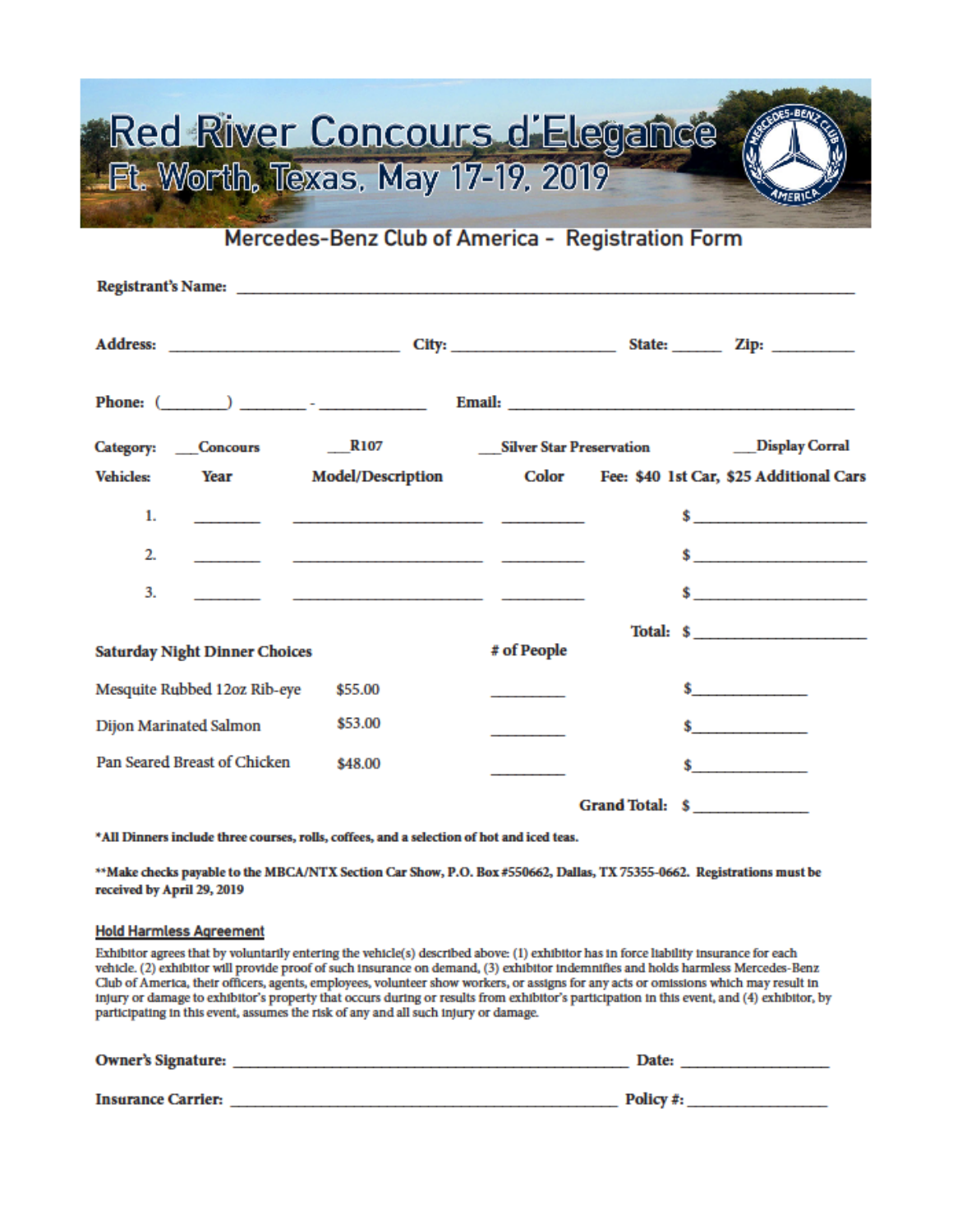# Own the Road.

# Or lease it for \$459 a month.



2018 GLC 300 SUV. 36 monthly payments of \$459. \$4,153 due at signing includes \$2,949 cap cost reduction, \$795 acquisition fee and first lease payment of \$459. \$0 security deposit. Credit permitting. Plus tt&l and registration fee. 30,000 mile lease.

- Free pick up and delivery of your vehicle
- · Complimentary loaner vehicles
- Early Service beginning at 7:30am
- · Service department open on Saturdays 8:30am - 5:00pm
- Complimentary car washes
- Complimentary shuttle service
- · Roadside assistance available 24/7/365
- · Complimentary valet service and refreshments



## Mercedes-Benz of New Orleans

Second To None

MBofNO.com 3727 Veterans Boulevard Metairie, LA 504-456-3727